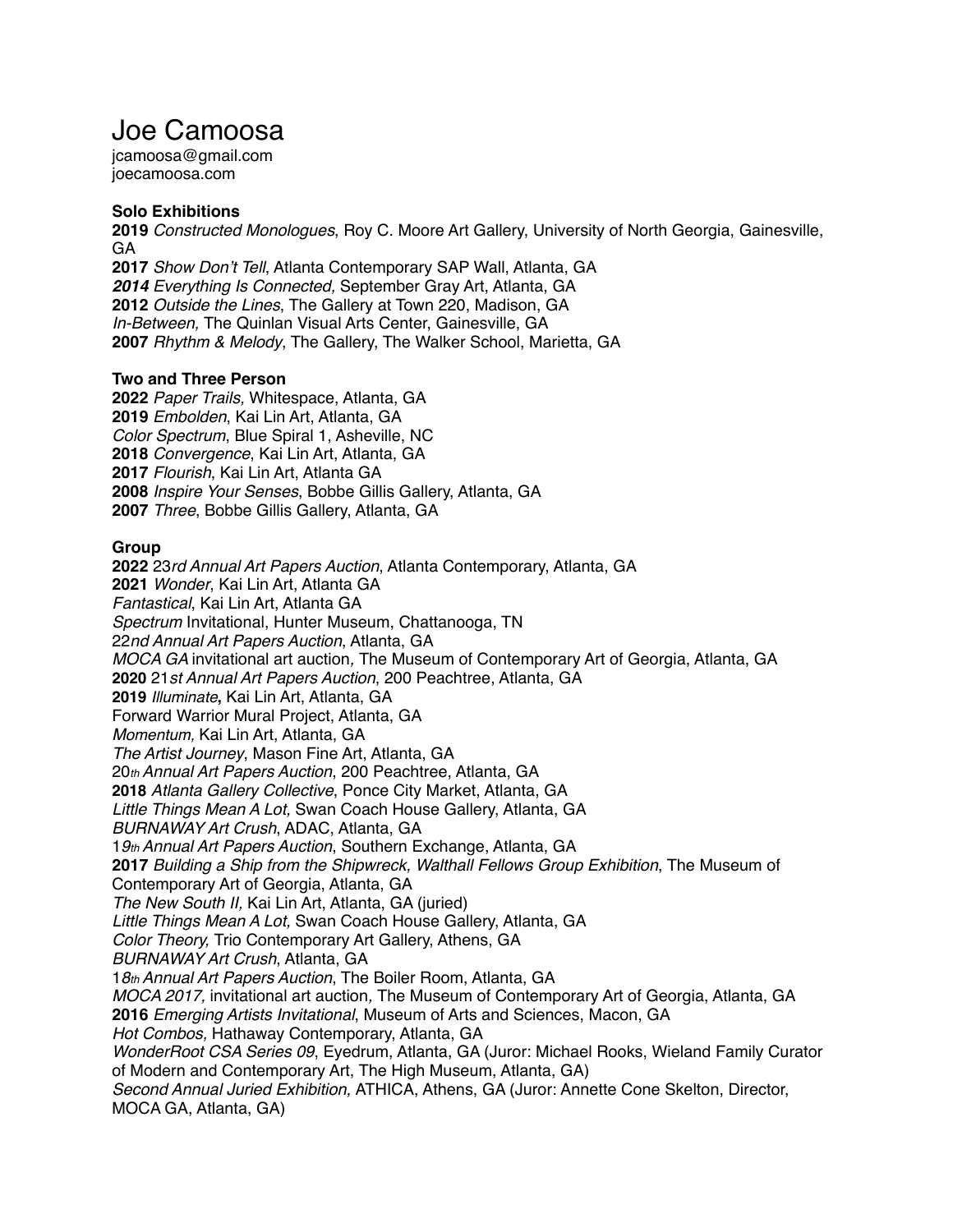*Chain Reaction*, The Gallery at Hotel Indigo, Athens, GA *The Imaginary Million*, Le Fais do-do, Atlanta, Georgia *17th Annual Art Papers Auction*, BoBo Intriguing Objects, Atlanta, Georgia *MOCA GALA* invitational art auction*,* The Museum of Contemporary Art of Georgia, Atlanta, GA **2015** *The 4thAnnual Hudgens Juried Member's Exhibition*,The Hudgens Center for the Arts, Duluth, GA. Honorable Mention (Juror: Annette Cone Skelton, Director, MOCA GA, Atlanta, GA) *J1*: *Juried Exhibition* ATHICA, Athens, GA (Juror: Michael Rooks, Wieland Family Curator of Modern and Contemporary Art, The High Museum, Atlanta, GA) *Whole Milk*, Rogue Space, New York, NY Lamar Dodd School of Art MFA Exhibition, Georgia Museum of Art, Athens, GA *Lyndon House Arts Center's 40th Juried Exhibition,* Athens, GA *(*Juror: Carter Foster, Drawing Curator of the Whitney Museum of American Art) *GATHERED:* Georgia Artists Selecting Georgia Artists II, The Museum of Contemporary Art of Georgia, Atlanta, GA (juried) *Southern Hospitality*, The FAB Gallery, Virginia Commonwealth University, Richmond, VA *16th Annual Art Papers Auction*, BoBo Intriguing Objects, Atlanta, GA *Pin Up Show*, The Museum of Contemporary Art of Georgia, Atlanta, GA *Little Things Mean a Lot*, Swan Coach House Gallery, Atlanta, GA **2014** *Evolving Visions,* The Hudgens Center for the Arts, Duluth, GA (Curated by Larry Walker) *Do It UGA*, Lamar Dodd School of Art, The University of Georgia, Athens, GA *Fresh Blood,* Mason Murer Fine Art, Atlanta, GA *Annual Student Juried Show*, Lamar Dodd School of Art, The University of Georgia, Athens, GA (Juried by Regina Rex) *ART Papers Auction*, Mason Murer Fine Art, Atlanta, GA *MOCA GALA* Art Auction*,* The Museum of Contemporary Art of Georgia, Atlanta, GA **2013** *Fifth Annual Making Masters Exhibition*, Madison Museum of Fine Art, Madison, GA *Georgia Artists Selecting Georgia Artists,* The Museum of Contemporary Art of Georgia, Atlanta, GA *INHABIT,* Kessenich Contemporary and Kibbee Gallery, Atlanta, GA *Georgia Artists: A Juried Art Exhibit*, Abernathy Arts Center, Atlanta, GA *MOCA GALA* Art Auction*,* The Museum of Contemporary Art of Georgia, Atlanta, GA *ART Papers Auction*, Mason Murer Fine Art, Atlanta, Georgia *Pin Up Show*, The Museum of Contemporary Art of Georgia, Atlanta, GA **2012** *NUE WRK 2012*, Bridge Gallery, Lamar Dodd School of Art, The University of Georgia, Athens, GA *MOCA GALA* Art Auction*,* The Museum of Contemporary Art of Georgia, Atlanta, GA **2011** *Abstraction Now*, Gallery Walk at Terminus, Atlanta, GA *Little Things Mean a Lot*, Swan Coach House Gallery, Atlanta, GA *Pin Up Show*, The Museum of Contemporary Art of Georgia, Atlanta, GA **2010** *Beneath the Surface*, The Museum of Contemporary Art of Georgia, Atlanta, GA *Little Things Mean a Lot*, Swan Coach House Gallery, Atlanta, GA *Pin Up Show*, The Museum of Contemporary Art of Georgia, Atlanta, GA *Lucky No. 13: 13th Anniversary Group Show*, Bobbe Gillis Gallery, Atlanta, GA *Invitational Group Exhibition*, Bennett Gallery, Nashville, TN *Invitational Group Exhibition*, John Collette Gallery, Highlands, NC **2009** *Dissolving Stereotypes / Forging New Dialogues: An Exhibition Beyond Race*, The Museum of Contemporary Art of Georgia, Atlanta, GA (Curated by Larry Walker) *Invitational Group Exhibition*, Bennett Gallery, Nashville, TN *Invitational Group Exhibition*, John Collette Gallery, Highlands, NC

# **Selected Collections**

ABRY Partners, Boston, MA American Cancer Society, Atlanta, GA Burns & Levinson, Boston, MA Capital One Corporate Collection, Alpharetta, GA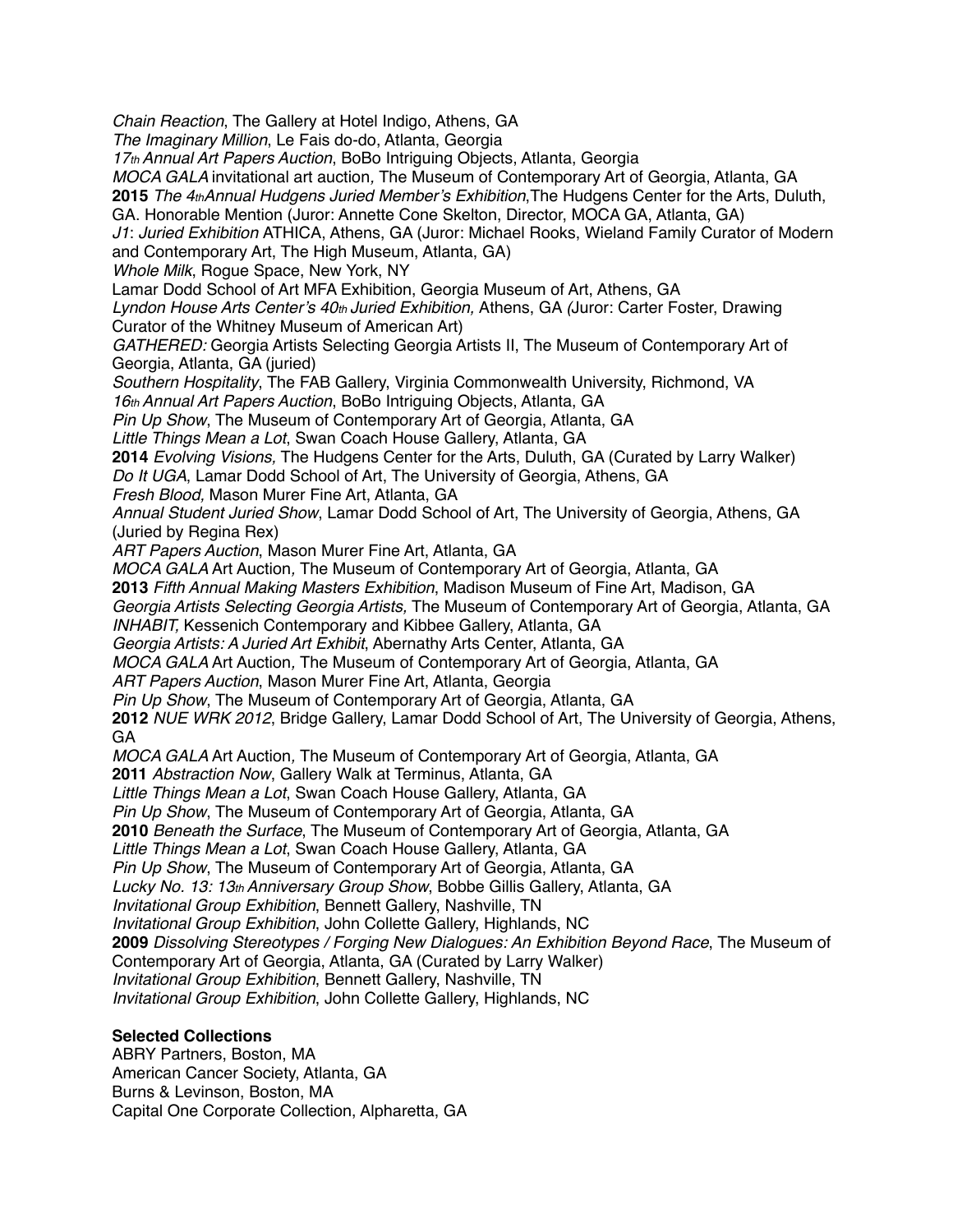The Coca-Cola Company Corporate Collection, Atlanta, GA Delta Community Credit Union, Atlanta, GA Emory Clinic, Decatur, GA Federal Reserve Bank of Atlanta, Atlanta, GA Great Bay Distributors, St. Petersburg, FL Goodwin Proctor, Washington DC KPMG Corporate Collection, Atlanta, GA Lab Corp. Atlanta, GA Liberty Mutual Insurance, Plano, TX Nutter McClennen & Fish, Boston, MA PNC Bank Headquarters, Atlanta, GA PNC Bank Corporate Collection, Atlanta, GA PNC Bank Corporate Collection, Pittsburgh, PA Ray's On The River, Atlanta, GA Tim and Lauren Schrager, Atlanta, GA Sprint Headquarters, Atlanta, GA Larry and Gwen Walker, Lithonia, GA

### **Education**

**2015** MFA, Lamar Dodd School of Art, The University of Georgia, Athens, GA **1991** BS Mass Communication/Anthropology, Florida State University, Tallahassee, FL

### **Selected Awards and Scholarship**

**2017 - Present** Ernest G. Welch School of Art & Design, Part Time Instructor: Introduction to Oil Painting, Drawing 1, 2D Design, Georgia State University, Atlanta, GA

**2016-2017** Walthall Artist Fellowship, Atlanta, GA

**2015-2018** Atlanta Contemporary Studio Artist Program Residency, Atlanta, GA **2015** Lamar Dodd School of Art, Part Time Instructor: Color & Composition, The University of Georgia, Athens, GA Honorable Mention, *The 4th Annual Hudgens Juried Member's Exhibition*, The Hudgens Center for the Arts, Duluth, GA (Juror: Annette Cone Skelton, Director, MOCA GA, Atlanta, GA)

**2014** Travel Grant, The University of Georgia, The Graduate School, Athens, GA

**2013-2015** Lamar Dodd School of Art Teaching Assistantship, Color & Composition, Intermediate Drawing. The University of Georgia, Athens, GA

**2012** Graduate Teaching Assistant, Lamar Dodd School of Art, Drawing I, The University of Georgia, Athens, GA

## **Bibliography**

**2017** *Feature:* Sketchbook, by Stephanie Cash, *BURNAWAY*, October 27, 2017, https:// burnaway.org/feature/sketchbook-joe-camoosa

#### **Presentation / Service 2015 - Present**

Brain Fuzz Art Podcast, Co-creator and host. https://brainfuzzpodcast.com

**2019** Artist Talk, (honorarium) University of North Georgia, Gainesville, GA

**2018** Panel Discussion, (honorarium), Hughley Artist Fellowship, Atlanta, GA Visiting Artist,

(honorarium) Atlanta Collage Society, Atlanta, GA Artist Talk/Studio Visit, University of North Georgia, Dahlonega, GA

**2017** Artist Talk/Studio Visit, Georgia State University, Atlanta, GA Artist Talk/Studio Visit, Lamar Dodd School of Art MFA students, University of Georgia, Athens, GA

**2016** Visiting Lecturer, (honorarium), Professional Practices, Lamar Dodd School of Art, Athens, GA Artist Talk/Studio Visit, University of North Georgia, Dahlonega, GA Artist Talk/Studio Visit, Lake View Academy, Atlanta, GA

**2015** Artist Talk/Studio Visit, Agnes Scott College, Atlanta, GA Artist Talk/Studio Visit, Georgia State University, Atlanta, GA